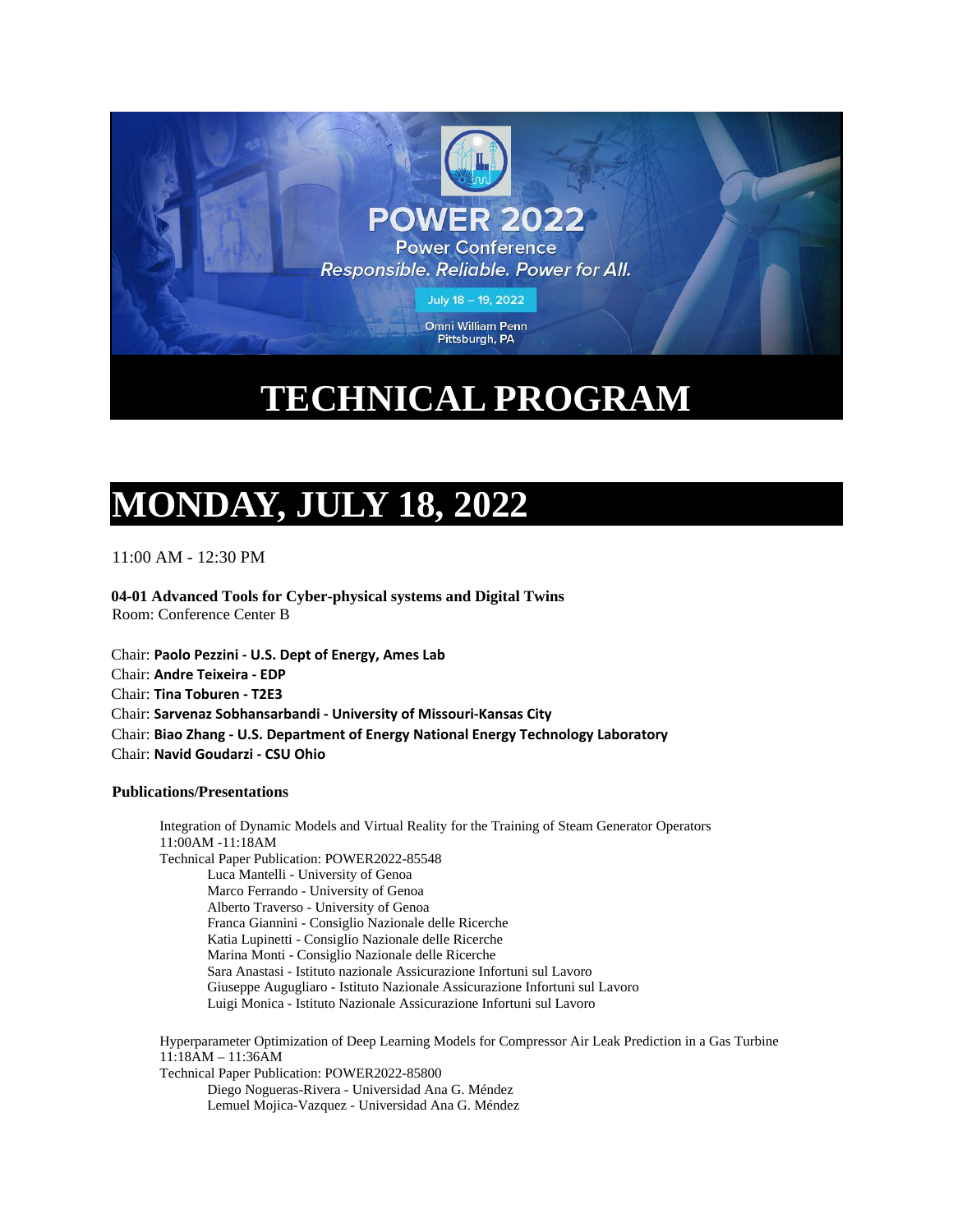Harry Bonilla-Alvarado - Ames Laboratory Kenneth Bryden - Ames Laboratory David Tucker - National Energy Technology Laboratory Luis Traverso-Avilés - Universidad Ana G. Méndez Diego Aponte-Roa - Universidad Ana G. Méndez

Enhanced Capabilities Through Automated Machine Learning Characterization of Natural Gas Powered Assets 11:36AM – 11:54AM Technical Paper Publication: POWER2022-86449 Christopher Perullo - Turbine Logic

Steven Seachman - EPRI David Noble - EPRI Jamie Lim - Turbine Logic Lea Boche - EPRI Woosung Choi - EPRI

Rapid Load Response of a Solid Oxide Fuel Cell – Gas Turbine – Super Capacitor Hybrid System to Grid Demand 11:54AM – 12:12PM Technical Presentation Only: POWER2022-85027 Biao Zhang - U.S. Department of Energy National Energy Technology Laboratory Cory Toribio - Grove City College Francisco Matos Ortiz - Universidad Ana G. Méndez Anudeep Medam - Idaho National Laboratory Nor Farida Harun - U.S. Department of Energy National Energy Technology Laboratory Rupen Panday - U.S. Department of Energy National Energy Technology Laboratory Nana Zhou - U.S. Department of Energy National Energy Technology Laboratory David Tucker - U.S. Department of Energy National Energy Technology Laboratory Samuel Bayham - U.S. Department of Energy National Energy Technology Laboratory Evaluation of the Agent-Based Control Strategy Using a Cyber-Physical Fuel Cell/gas Turbine Hybrid Facility 12:12PM – 12:30PM

Technical Presentation Only: POWER2022-85789 Nana Zhou - National Energy Technology Laboratory Paolo Pezzini - Ames Lab Lawrence Shadle - National Energy Technology Laboratory Kenneth Bryden - Ames Lab David Tucker - National Energy Technology Laboratory

## **07-01 Hydrogen, Battery, Thermal Energy Storage**

Room: Conference Center C

Chair: **Gopal Singh - Siemens Gamesa Renewable Energy / University of Central Florida**

Chair: **Min Zhang - Praxair, Inc., Tonawanda, NY**

Chair: **Andre Teixeira - EDP**

Chair: **Tina Toburen - T2E3**

Chair: **Sarvenaz Sobhansarbandi - University of Missouri-Kansas City**

Chair: **Mustafa Erguvan - The University of Alabama**

Chair: **Anthony Di Carlo - Merrimack College**

Chair: **Weifei Hu - Zhejiang University**

Chair: **Navid Goudarzi - CSU Ohio**

Chair: **David MacPhee - Carleton University**

## **Publications/Presentations**

A Dual-Layer Coating Using Nanoparticle-Polymer Hybrid Materials for Daytime Passive Radiative Cooling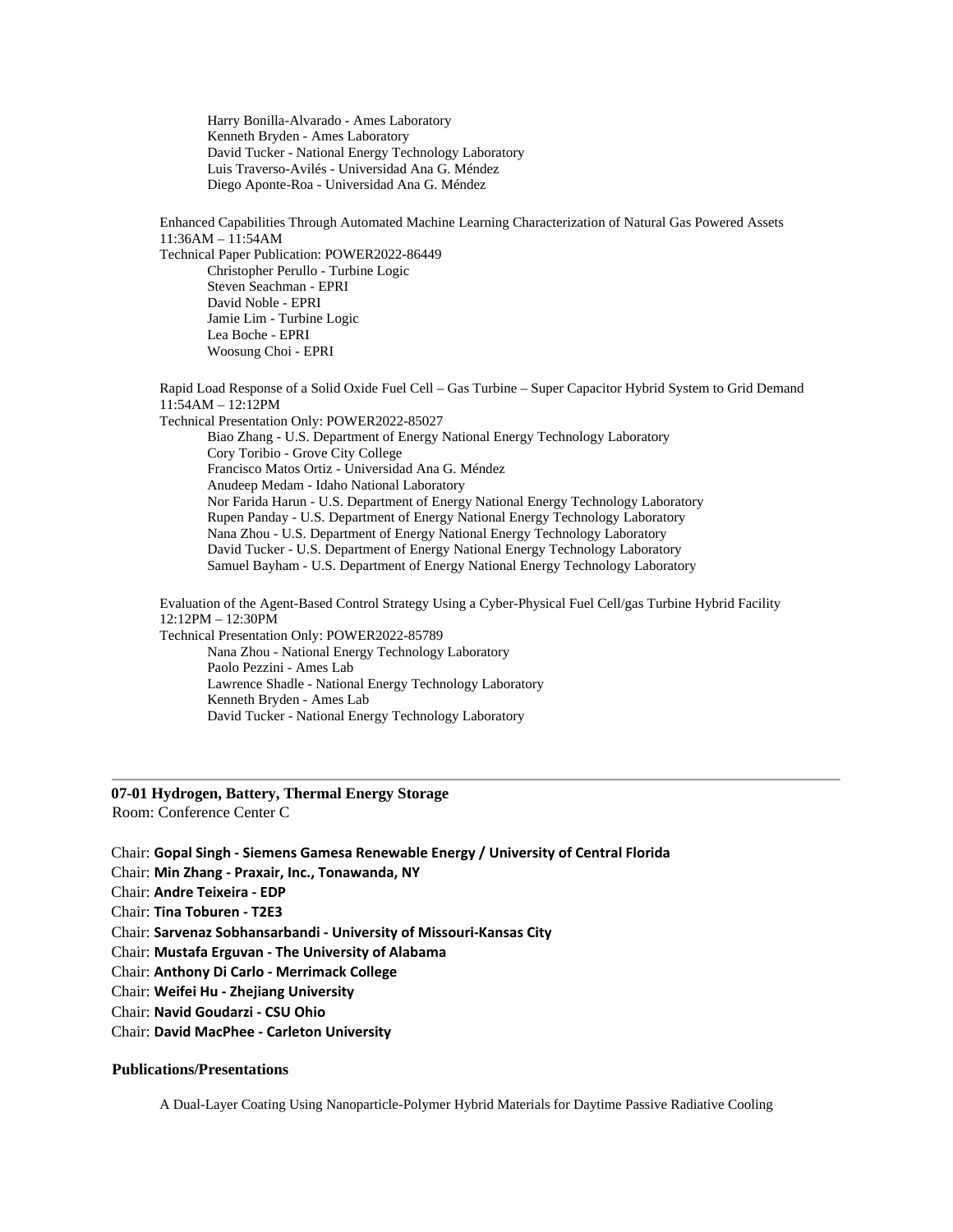### 11:00AM -11:18AM

Technical Paper Publication: POWER2022-82380 Kaixin Lin - City University of Hong Kong Tong Zhu - City University of Hong Kong Yihao Zhu - City University of Hong Kong Tsz Chung Ho - City University of Hong Kong Hau Him Lee - City University of Hong Kong Luke Chao - City University of Hong Kong Chi Yan TSO - City University of Hong Kong

Using Temperature Variations to Demonstrate Analogous Carnot Heat Engines for Salinity Gradient Energy via Capacitive Mixing 11:18AM – 11:36AM Technical Paper Publication: POWER2022-85430 Daniel Moreno - Missouri State University

Normal Electrolyte Flow Helps in Controlling Dendrite Growth in Zinc Metal Batteries 11:36AM – 11:54AM Technical Paper Publication: POWER2022-85501 Mihir Parekh - University of South Carolina Christopher Rahn - Pennsylvania State University

Design Considerations and Analysis of Purification Challenges in Green Hydrogen Systems 11:54AM – 12:12PM Technical Presentation Only: POWER2022-98083 Clayton Tucker - Lectrodryer, LLC

Techno-Economic Analysis of Solar PV-Assisted Hydroponic System - A Case Study in Johannesburg, South Africa 12:12PM – 12:30PM Technical Paper Publication: POWER2022-86265 Paul Adedeji - Univ of Johannesburg Obafemi Olatunji - University of Johannesburg Nkosinathi Madushele - University of Johannesburg Nickey Janse Van Rensburg - Process Energy and Environmental Technology Station

## **15-01 Student Competition** Room: Phipps

Chair: **Sarvenaz Sobhansarbandi - University of Missouri-Kansas City** Chair: **Andre Teixeira - EDP** Chair: **Tina Toburen - T2E3** Chair: **Navid Goudarzi - CSU Ohio**

### **Publications/Presentations**

A Lifetime Techno-Economic Analysis of a Residential Hybrid Solid Oxide Fuel Cell Water Heater 11:00AM -11:18AM Technical Paper Publication: POWER2022-83711 Joseph Elio - Arizona State University Brent Skabelund - Arizona State University Ryan Milcarek - Arizona State University An Analysis of Different Techniques for Cooling Direct Drive Generators 11:18AM – 11:36AM

Technical Paper Publication: POWER2022-85123 Austin Hayes - University of Colorado Boulder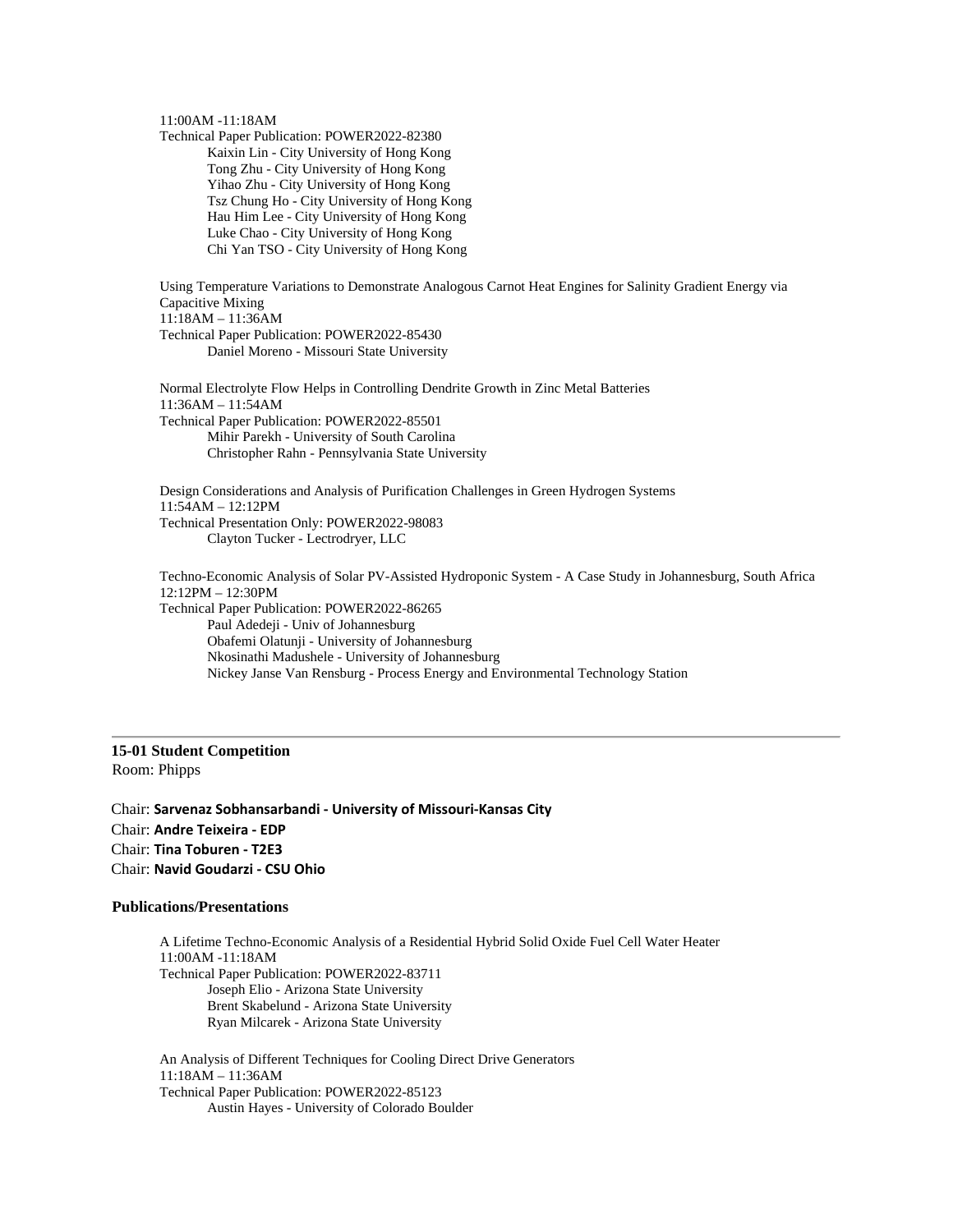Gregory Whiting - University of Colorado Boulder

Switchgear for Industrial Applications and Auxiliaries Services: Technologies Comparison 11:36AM – 11:54AM Technical Paper Publication: POWER2022-86605 Luis Ivan Ruiz Flores - ETAP / Operation Technology Inc. Leoncio Esau Morales Ocampo - Instituto Tecnologico de Acapulco

Effect of Porous Walls and Nanofluids on the Thermo-Hydraulic Performance of Tapered Double-Layered Microchannel Heat Sink 11:54AM – 12:12PM Technical Paper Publication: POWER2022-86626 Avinash Kumar - INDIAN INSTITUTE OF TECHNOLOGY KHARAGPUR Chirodeep Bakli - Indian Institute of Technology Kharagpur

2:00 PM - 3:30 PM

**01-01 Fuels/Combustion** Room: Conference Center B

Chair: **Ashwani Gupta - Univ Of Maryland** Chair: **Andre Teixeira - EDP** Chair: **Tina Toburen - T2E3** Chair: **Jeongmin Ahn - Syracuse University** Chair: **Sarvenaz Sobhansarbandi - University of Missouri-Kansas City** Chair: **Navid Goudarzi - CSU Ohio**

## **Publications/Presentations**

A Modified F-Factor Approach for Real-Time Performance Monitoring of Fossil Fuel Power Plants 2:00PM – 2:18PM Technical Paper Publication: POWER2022-79166 Joseph Staller - Tennessee Tech University Robert Craven - Tennessee Tech University Stephen Idem - Tennessee Tech University Sastry Munukutla - Shakti Consulting Keith Kirkpatrick - McHale and Associates Dudley Benton - McHale and Associates Susan Eisenstadt - McHale and Associates Karsten Kopperstad - McHale and Associates Seth Leedy - McHale and Associates Joseph Mchale - McHale and Associates Anthony Licata - Licata Energy & Environmental Consulting, Inc Dan Andrei - ASME Internal Cathode Tubular Solid Oxide Fuel Cell Operating on Model Methane Combustion Exhaust

2:18PM – 2:36PM Technical Paper Publication: POWER2022-84995 Alexander Hartwell - Syracuse University Jeongmin Ahn - Syracuse University

Advancements in Nitric Oxide Emission Control With a Perovskite Based Membrane via High Frequency Electric Potential Oscillations 2:36PM – 2:54PM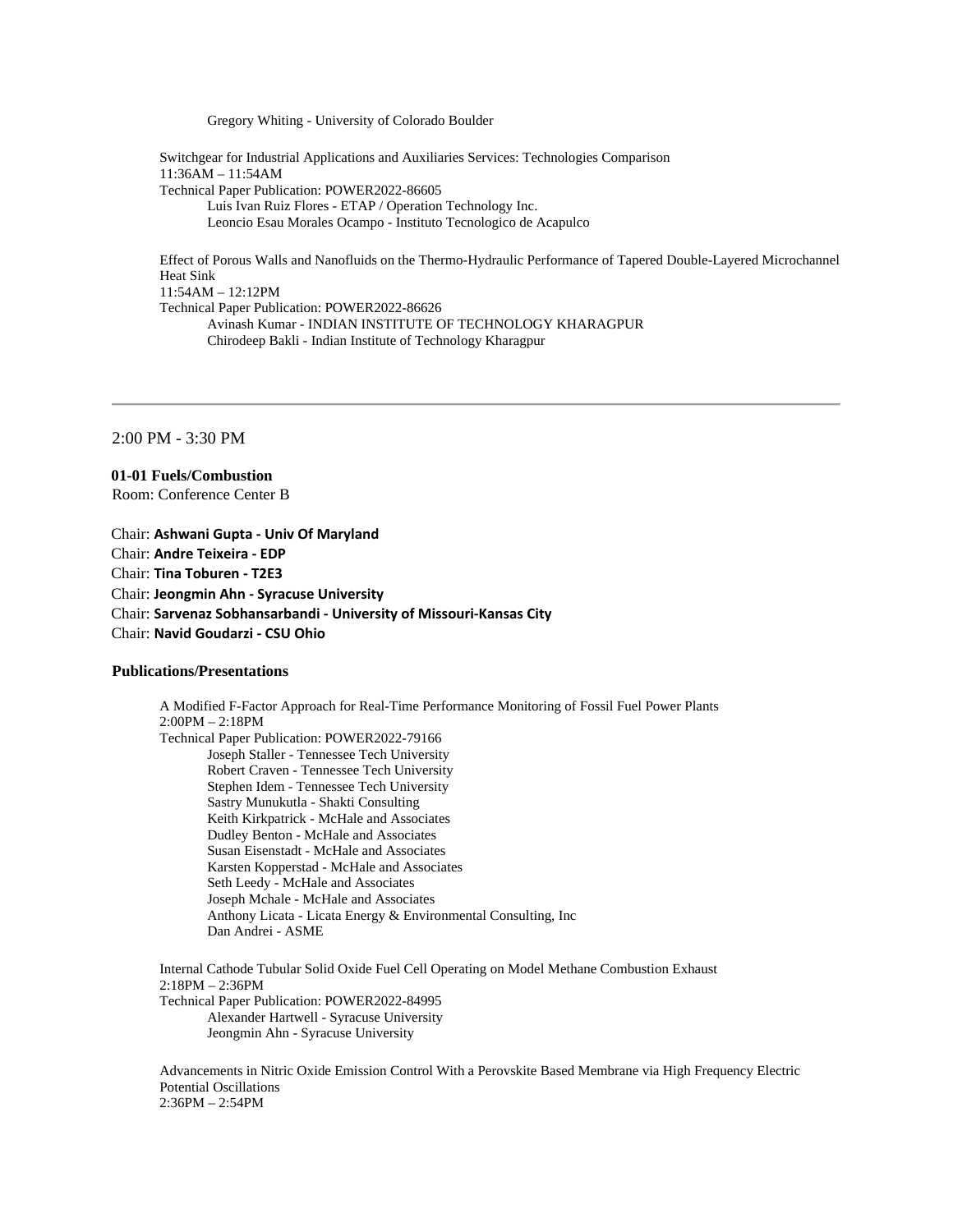Technical Paper Publication: POWER2022-85154 Aliza Willsey - Syracuse University Thomas Welles - Syracuse University Jeongmin Ahn - Syracuse University Kassidy Fields - Syracuse University

**08-01 Heat Exchangers & Cooling Technology I** Room: Conference Center C

Chair: **Andrew Rister - Duke Energy** Chair: **Andre Teixeira - EDP** Chair: **Tina Toburen - T2E3** Chair: **Sarvenaz Sobhansarbandi - University of Missouri-Kansas City** Chair: **Navid Goudarzi - CSU Ohio Publications/Presentations**

Cooling System Evaluation of 15 Kwe Class Proton Exchange Membrane Fuel Cell for Power Source of Aerial Vehicle 2:00PM – 2:18PM Technical Paper Publication: POWER2022-85779 Hyeyoung Son - Chungnam National University Younghyeon Kim - Chungnam National University Sangseok Yu - Chungnam National University Investigation of Cascade Cooling System for Dynamic Operation of Proton Exchange Membrane Fuel Cell 2:18PM – 2:36PM Technical Paper Publication: POWER2022-85786 Sangseok Yu - Chungnam National University Jongbin Woo - Chungnam National University Younghyeon Kim - Chungnam National University Dry Air Humidification With Reaction Water of Proton Exchange Membrane Fuel Cell Under Dynamic Load Follow-Up 2:36PM – 2:54PM Technical Paper Publication: POWER2022-85795 Chanhee Lee - Chungnam National University Younghyeon Kim - Chungnam National University Sangseok Yu - Chungnam National University Catastrophic High Pressure Feedwater Heater Overpressure Event at Stuart Power Station 2:54PM – 3:12PM Technical Paper Publication: POWER2022-86318 Frank Michell - Power Industry Consulting LLC

Compression Method and Cooling Method Applying the Pitot Tube Effect 3:12PM – 3:30PM Technical Paper Publication: POWER2022-85514 Haruo Morishige - Fukushima Nuclear Accident Countermeasures Review Group

**09-02 Steam Turbines, Generators, and Auxiliaries** Room: Vandergrift

Chair: **Michael Smiarowski - Siemens Energy, Inc.**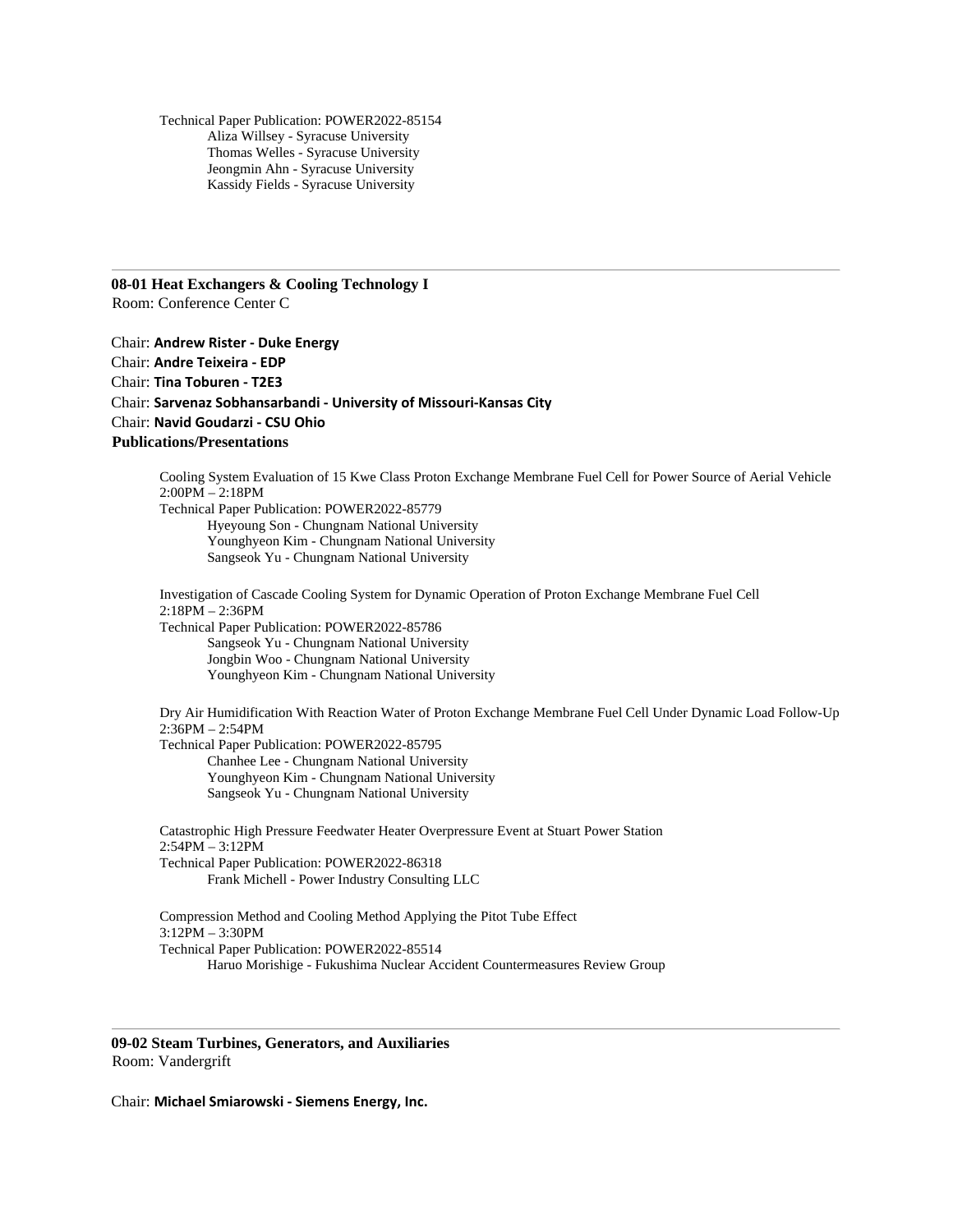Chair: **Andre Teixeira - EDP** Chair: **Tina Toburen - T2E3** Chair: **Sarvenaz Sobhansarbandi - University of Missouri-Kansas City** Chair: **Steve Radke - Siemens** Chair: **Davi Jose Ferreira Squaiella - Black & Veatch** Chair: **Navid Goudarzi - CSU Ohio**

## **Publications/Presentations**

Case Study: Steam Turbine Modernization – Successful Brownfield Exchange of a 55-Year-Old Steam Turbine-Generator at GRU's JR Kelly Unit 8 CCPP 2:00PM – 2:18PM Technical Paper Publication: POWER2022-85284 Lonnie Little - Gainesville Regional Utilities Chuck Heidt - Gainesville Regional Utilities Mary Ann Bunn - Siemens Energy, Inc.

Diagnosis and Resolution of Functional Failure of Oil Operated Trip and Throttle Extraction Steam Valve Installed on Htc 15 Mw Steam Turbine 2:18PM – 2:36PM Technical Paper Publication: POWER2022-85345 Fahad Qureshi - Engro Polymer and Chemicals Muhammad Saad - Engro Polymer and Chemicals Faheem Ahmed - Engro Polymer and Chemicals

Hydrogen Cooled Generator Fast Degas Purge System Benefits and Real-World Results 2:36PM – 2:54PM Technical Paper Publication: POWER2022-86567 Clayton Tucker - Lectrodryer, LLC Ted Warren - Lectrodryer, LLC

Comparison of Isolation Technologies in Electrical Substations of Transmission Systems Operators (Tso's) for Auxiliary Services 2:54PM – 3:12PM Technical Presentation Only: POWER2022-86609 Luis Ivan Ruiz Flores - IEEE Morelos Section Maria Esmeralda Plancarte Hernandez - Instituto Tecnológico de Acapulco

Partnering Approach on Providing Steam Turbine Modernizations on Other-OEM Equipment 3:12PM – 3:30PM Technical Presentation Only: POWER2022-94322 Michael Smiarowski - Siemens Energy, Inc.

**15-02 Student Competition** Room: Phipps

Chair: **Sarvenaz Sobhansarbandi - University of Missouri-Kansas City** Chair: **Andre Teixeira - EDP** Chair: **Tina Toburen - T2E3** Chair: **Navid Goudarzi - CSU Ohio**

**Publications/Presentations**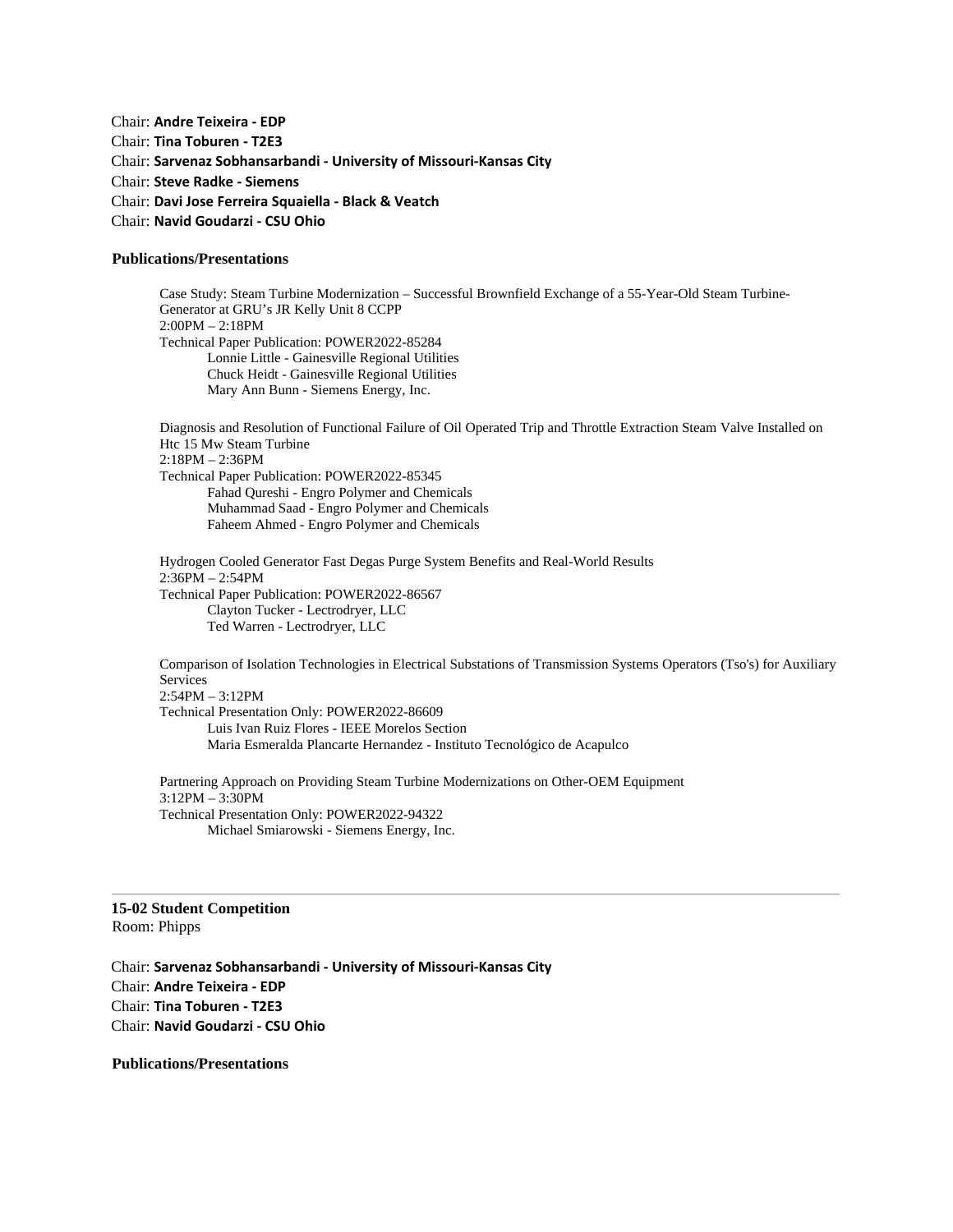Thermal Analysis of a Li-Ion Battery Coupled With Phase Change Material (Paraffin Wax RT-35) Filled With Copper Metal Foam: A Numerical Study 2:00PM – 2:18PM Technical Paper Publication: POWER2022-86263 Vivek Saxena - Indian Institute of Technology Indore Anuj Kumar - Indian Institute of Technology Indore Akhalesh Sharma - Indian Institute of Technology Indore Santosh K. Sahu - Indian Institute of Technology Indore Shailesh I. Kundalwal - Indian Institute of Technology Indore A Novel Computationally Efficient Numerical Model for Thermal Behavior Prediction of an Evacuated Tube Solar Collector Incorporated With Phase Change Materials: A Preliminary Analysis 2:18PM – 2:36PM Technical Paper Publication: POWER2022-86324 Arman Nokhosteen - University of Missouri-Kansas City Sarvenaz Sobhansarbandi - University of Missouri-Kansas City Study of the Behavior of Compressible and Incompressible Fluids in a Centrifugal Pump 2:36PM – 2:54PM Technical Presentation Only: POWER2022-86071 MOHAMMED EL KHALIL BENDADI - UNIVERSITY MS OF MASCARA Thermodynamic Analysis and Optimization of Molten Salt Reactors Coupled With Desalination Solutions 2:54PM – 3:12PM Technical Paper Publication: POWER2022-86548 Isabella Alcorn - Texas A&M University Ethan Louis - Texas A&M University

Robert Gonzales - Texas A&M University Diego Aguilar - Texas A&M University Mark Kimber - Texas A&M University

# **TUESDAY, JULY 19, 2022**

8:30 AM - 9:30 AM

## **10-01 Plant Performance & Operations**

Room: Conference Center B

Chair: **Brian Wodka - RMF Engineering** Chair: **Edward Dundon - Dominion Energy - Millstone Power Station** Chair: **Andre Teixeira - EDP** Chair: **Tina Toburen - T2E3** Chair: **Sarvenaz Sobhansarbandi - University of Missouri-Kansas City** Chair: **Navid Goudarzi - CSU Ohio**

## **Publications/Presentations**

Impact of Wind & Solar Generation on Electric Grid Reserve Margin 8:30AM – 8:48AM Technical Paper Publication: POWER2022-81980 Anthony Licata - Licata Energy & Environmental Consulting, Inc Angelos Kokkinos - Consultant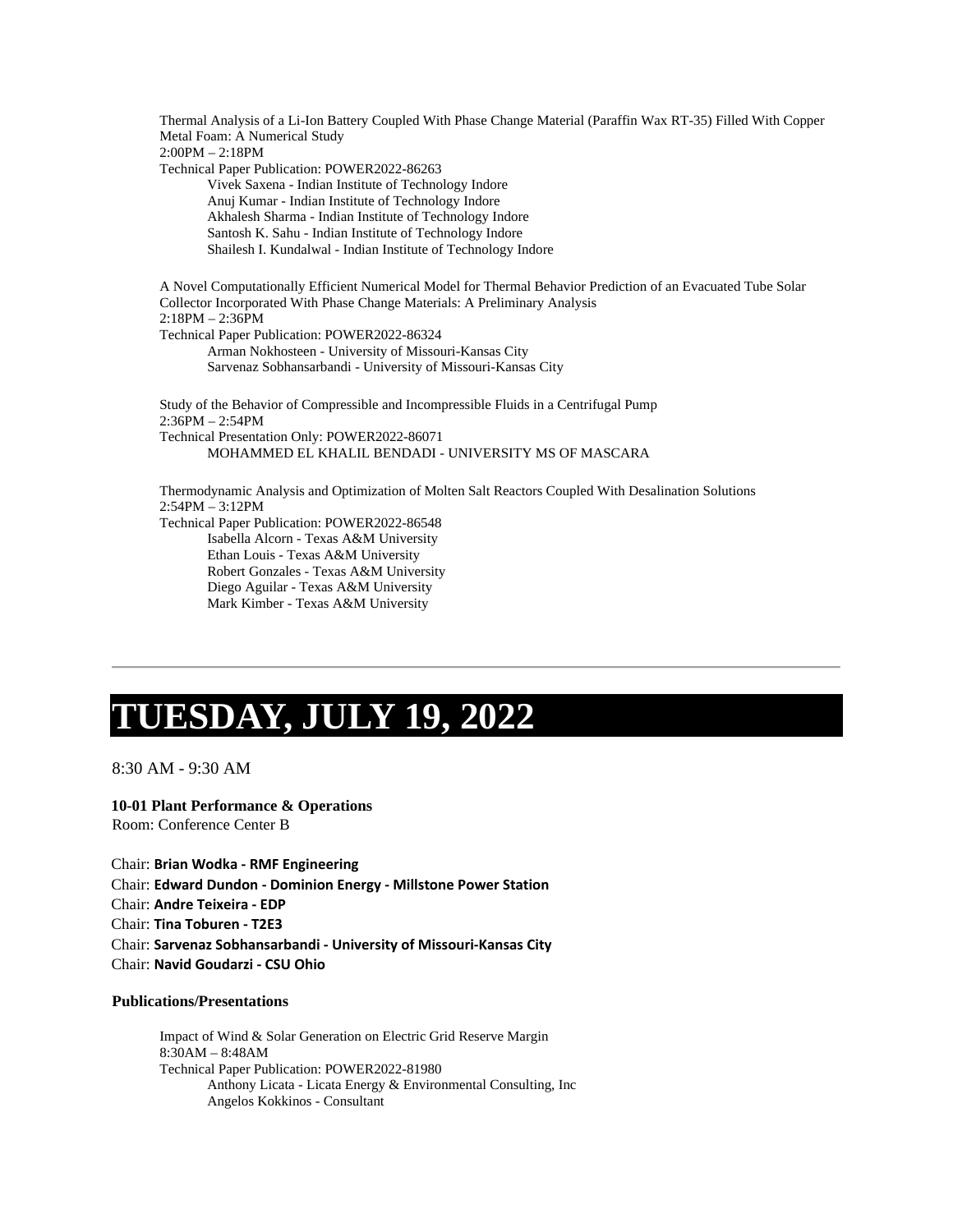Frank Michell - Power Industry Consulting, LLC

The Research and Application of Innovative Deep Peak Shaving Technologies That Reach as Low as 20% of the Rated Load

8:48AM – 9:06AM

Technical Paper Publication: POWER2022-85019

Li Li - Shanghai Shenergy Power Technology Co., Ltd; Shanghai Waigaoqiao No.3 Power Generation Co., Ltd Weizhong Feng - Shanghai Shenergy Power Technology Co., Ltd; Shanghai Waigaoqiao No.3 Power Generation Co., Ltd

Effect of Climate on Air Brayton Power Conversion Cycles for Microreactor Deployment 9:06AM – 9:24AM Technical Presentation Only: POWER2022-84604 Donna Guillen - Idaho National Laboratory Michael McKellar - University of Idaho

**14-01 Nuclear Forum** Room: Vandergrift

Chair: **Jovica Riznic - Canadian Nuclear Safety Commission** Chair: **Hakan Ozaltun - Idaho National Laboratory** Chair: **George Mesina - Idaho National Laboratory** Chair: **Andre Teixeira - EDP** Chair: **Tina Toburen - T2E3** Chair: **Sarvenaz Sobhansarbandi - University of Missouri-Kansas City** Chair: **Navid Goudarzi - CSU Ohio**

## **Publications/Presentations**

Codap Programme Insights Into Operating Experience in Phwr and Lwr Piping Components 8:30AM – 8:48AM Technical Presentation Only: POWER2022-85009 Jovica Riznic - Canadian Nuclear Safety Commission

Energy and Exergy Analysis of Nuclear Power Plant 8:48AM – 9:06AM Technical Paper Publication: POWER2022-85619 Tim Benčin - University of Maribor, Faculty of energy technology Jurij Avsec - University of Maribor Urška Novosel - University of maribor, Faculty of energy technology

Summary of Property-Related Parameters and its Effect on the Simulated Thermo-Mechanical Behavior of U-10Mo Monolithic Fuel Plate 9:06AM – 9:24AM Technical Paper Publication: POWER2022-86012 Walid Mohamed - Argonne National Laboratory Hakan Ozaltun - Idaho National Laboratory Hee Seok Roh - Argonne National Laboratory

Effect of Operational Parameters and Their Effects on the Simulated Thermo-Mechanical Behavior of U-10mo Monolithic Fuel Plate 9:24AM – 9:42AM Technical Paper Publication: POWER2022-86574 Hee Seok Roh - Argonne National Laboratory Walid Mohamed - Argonne National Laboratory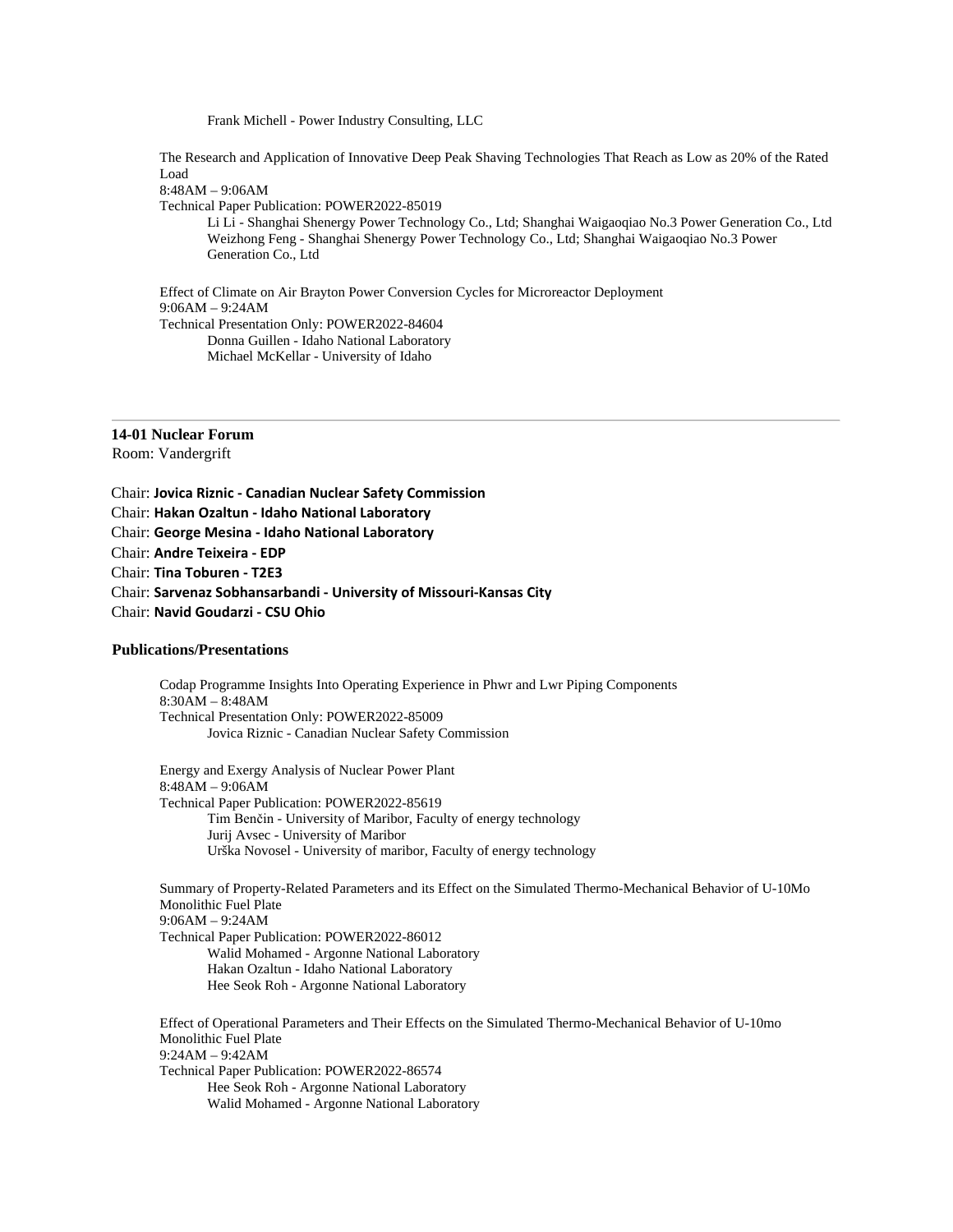Hakan Ozaltun - Idaho National Laboratory

Generalization of RELAP5-3D Molecular Diffusion Model to a Noncondensable Gas Primary Coolant 9:42AM – 10:00AM Technical Paper Publication: POWER2022-87071 George Mesina - Idaho National Laboratory Robert P. Martin - BWX Technologies, Inc.

## **07-02 Wind Energy & Green Hydrogen**

Room: Phipps

Chair: **Gopal Singh - Siemens Gamesa Renewable Energy / University of Central Florida** Chair: **Min Zhang - Praxair, Inc., Tonawanda, NY** Chair: **Andre Teixeira - EDP** Chair: **Tina Toburen - T2E3** Chair: **Sarvenaz Sobhansarbandi - University of Missouri-Kansas City** Chair: **Mustafa Erguvan - The University of Alabama** Chair: **Anthony Di Carlo - Merrimack College** Chair: **Weifei Hu - Zhejiang University** Chair: **Navid Goudarzi - CSU Ohio**

Chair: **David MacPhee - Carleton University**

## **Publications/Presentations**

Wind Farm Clustering Methods for Power Forecasting 8:30AM – 8:48AM Technical Paper Publication: POWER2022-86666 Navid Goudarzi - Cleveland State University Dorsa Ziaei - Independent Consultant

Study on Experimental Analysis and Effects of Structural Characteristics of Horizontal Axis Wind Turbine Blades Measuring Deflection and Frequency 8:48AM – 9:06AM Technical Paper Publication: POWER2022-81384 William Flores - Tarleton State University Hoe-Gil Lee - Tarleton State Univeristy Silverio Ruiz - Tarleton State University

Design Considerations and Analysis of Drying/purifying Challenges in Green Hydrogen Systems 9:06AM – 9:24AM Technical Presentation Only: POWER2022-85594 Clayton Tucker - Lectrodryer, LLC John Mcphearson - Lectrodryer, LLC Blanca Ramirez - Lectrodryer, LLC

Introduction of Hydrogen in Industrial Remote Applications to Promote Variable Renewable Energy Sources 9:24AM – 9:42AM Technical Presentation Only: POWER2022-86397 Amartya Mukherjee - AFRY Switzerland Ltd. Amanda Grannas - AFRY Switzerland Ltd.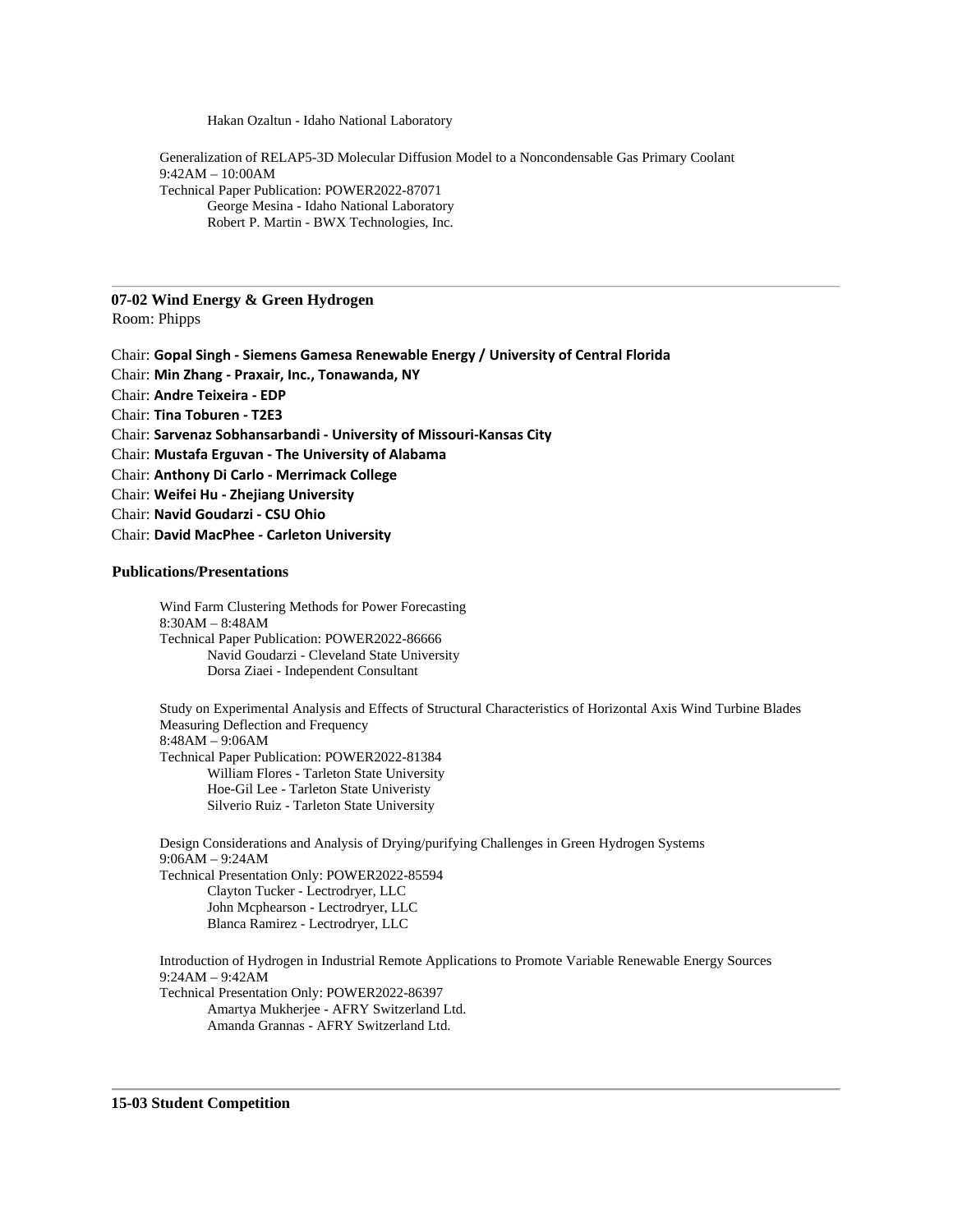Room: Conference Center C

Chair: **Sarvenaz Sobhansarbandi - University of Missouri-Kansas City** Chair: **Andre Teixeira - EDP** Chair: **Tina Toburen - T2E3** Chair: **Navid Goudarzi - CSU Ohio**

### **Publications/Presentations**

Performance Evaluation of Oil Drilling Pumps 8:30AM – 8:48AM Technical Presentation Only: POWER2022-86072 MOHAMMED EL KHALIL BENDADI - UNIVERSITY MS OF MASCARA

Physics-Informed Deep Learning-Based Modeling of a Novel Elastohydrodynamic Seal for Supercritical Co2 Turbomachinery 8:48AM – 9:06AM Technical Paper Publication: POWER2022-86597 Karthik Reddy Lyathakula - North Carolina State University Sevki Cesmeci - Georgia Southern University Matthew Demond - Georgia Southern University Hanping Xu - Ultool, LLC Jing Tang - Ultool, LLC

CFD Analysis of Additively Manufactured Conformal Cooling Channels for the Stator of a Direct Drive Generator 9:06AM – 9:24AM Technical Paper Publication: POWER2022-85155 Henry Vennard - Penn State Austin Hayes - The University of Colorado Boulder Greg Whiting - University of Colorado Boulder

Optical Performance of a Novel Tube-Bundle Cavity Receiver for Solar Parabolic Trough Collectors, { } 9:24AM – 9:42AM Technical Paper Publication: POWER2022-85631 Hossein Ebadi - Dipartimento Energia "Galileo Ferraris", Politecnico diTorino Shahdad Kamfiroozi - Department of Biosystems Engineering, Shiraz University Antonio Cammi - Dipartimento Energia, Politecnico di Milano Laura Savoldi - Dipartimento Energia "Galielo Ferraris", Politecnico Di Torino

10:30 AM - 12:00 PM

**02-01 Combustion Turbines and Combined Cycle & 03-01 Boilers / HRSG** Room: Conference Center C

Chair: **Jeffrey Cobb - n/a** Chair: **Paul Weitzel - n/a** Chair: **Andre Teixeira - EDP** Chair: **Tina Toburen - T2E3** Chair: **Sarvenaz Sobhansarbandi - University of Missouri-Kansas City** Chair: **Navid Goudarzi - CSU Ohio**

## **Publications/Presentations**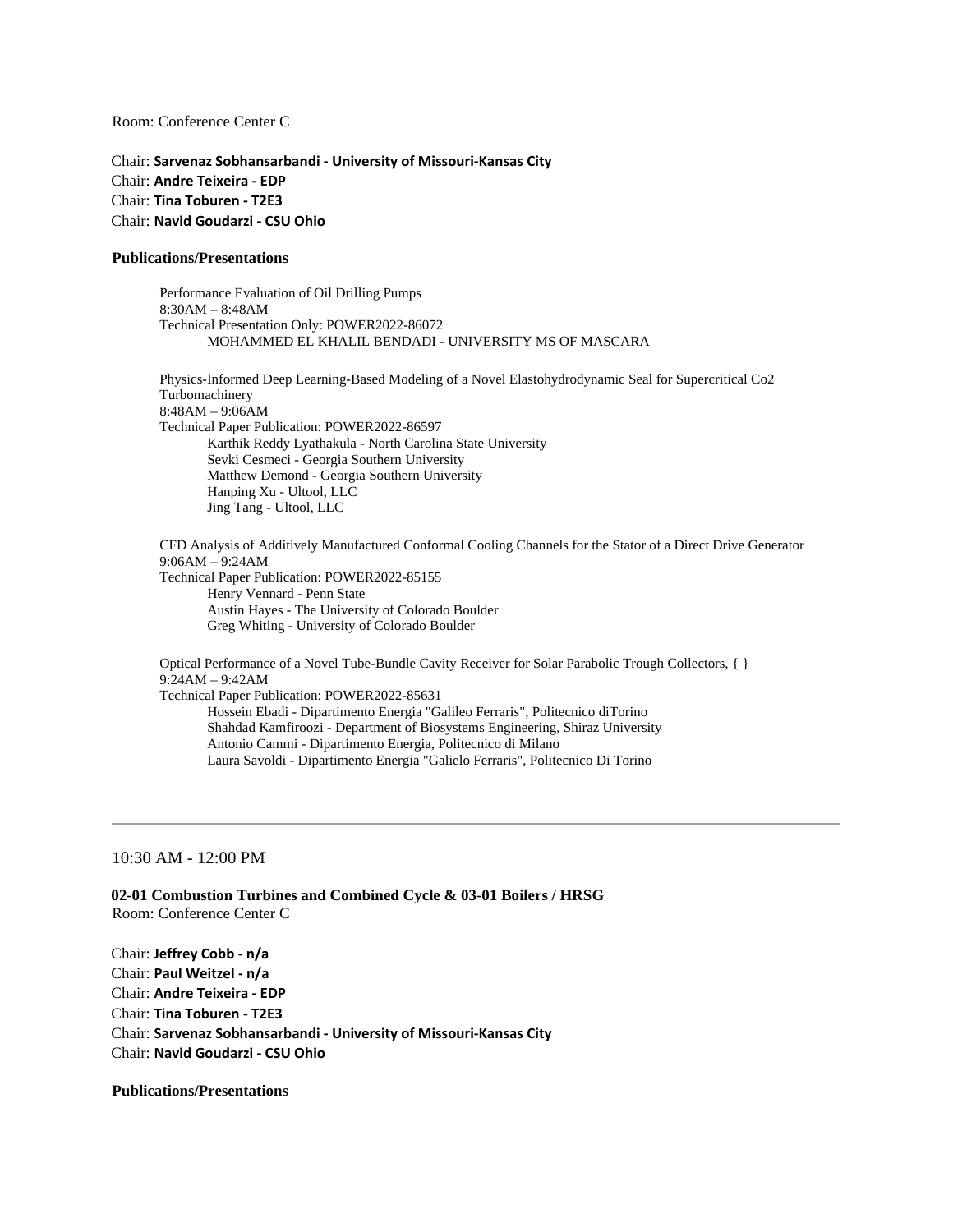Flexible Use of Hydrogen Fueled Duct Burners in Combined Cycle Power Plant Hrsg 10:30AM – 10:48AM Technical Paper Publication: POWER2022-81967 David Moelling - Tetra Engineering Group, Inc. Early Femiana - Tetra Engineering Group Inc. Darby Burns - Tetra Engineering Group, Inc. Energy and Exergy Modelling of a Two Black Start Diesel Engines Integration in the Combined Cycle Gas Turbine 10:48AM – 11:06AM Technical Paper Publication: POWER2022-85203 Dušan Strušnik - Energetika Ljubljana d.o.o., Marko Agrež - Energetika Ljubljana Jurij Avsec - University of Maribor Predicting & Preventing Risk of Vibration Induced Failures in Boilers & Hrsgs 11:06AM – 11:24AM Technical Paper Publication: POWER2022-82445 Andreas Fabricius - Tetra Engineering EMEA James Malloy - Tetra Engineering Mark Taylor - Tetra Engineering David Moelling - Tetra Engineering Group Flow Accelerated Corrosion Failures in Nominally Low-Risk Hrsg Tube Locations 11:24AM – 11:42AM

Technical Paper Publication: POWER2022-82532 Andreas Fabricius - Tetra Engineering James Malloy - Tetra Engineering Mark Taylor - Tetra Engineering Kasper Vestdam - R&R Consult Jan Rusaas - R&R Consult

**01-02 Fuels/Combustion** Room: Conference Center B

Chair: **Ashwani Gupta - Univ Of Maryland** Chair: **Andre Teixeira - EDP** Chair: **Tina Toburen - T2E3** Chair: **Jeongmin Ahn - Syracuse University** Chair: **Sarvenaz Sobhansarbandi - University of Missouri-Kansas City** Chair: **Navid Goudarzi - CSU Ohio**

## **Publications/Presentations**

Co-Processing of Municipal Solid Wastes With Gypsum Wastes for Enhanced Product Recovery 10:30AM – 10:48AM Technical Paper Publication: POWER2022-85550 Kiran Raj Goud Burra - University of Maryland, College Park Ashwani Gupta - University of Maryland, College Park

Study of a Non-Premixed Methane/Air Pilot Flame 10:48AM – 11:06AM Technical Paper Publication: POWER2022-86073 MOHAMMED EL KHALIL BENDADI - University of Mascara

Characteristics of Swirl-Stabilized Distributed Combustion With Hydrogen-Enriched Methane 11:06AM – 11:24AM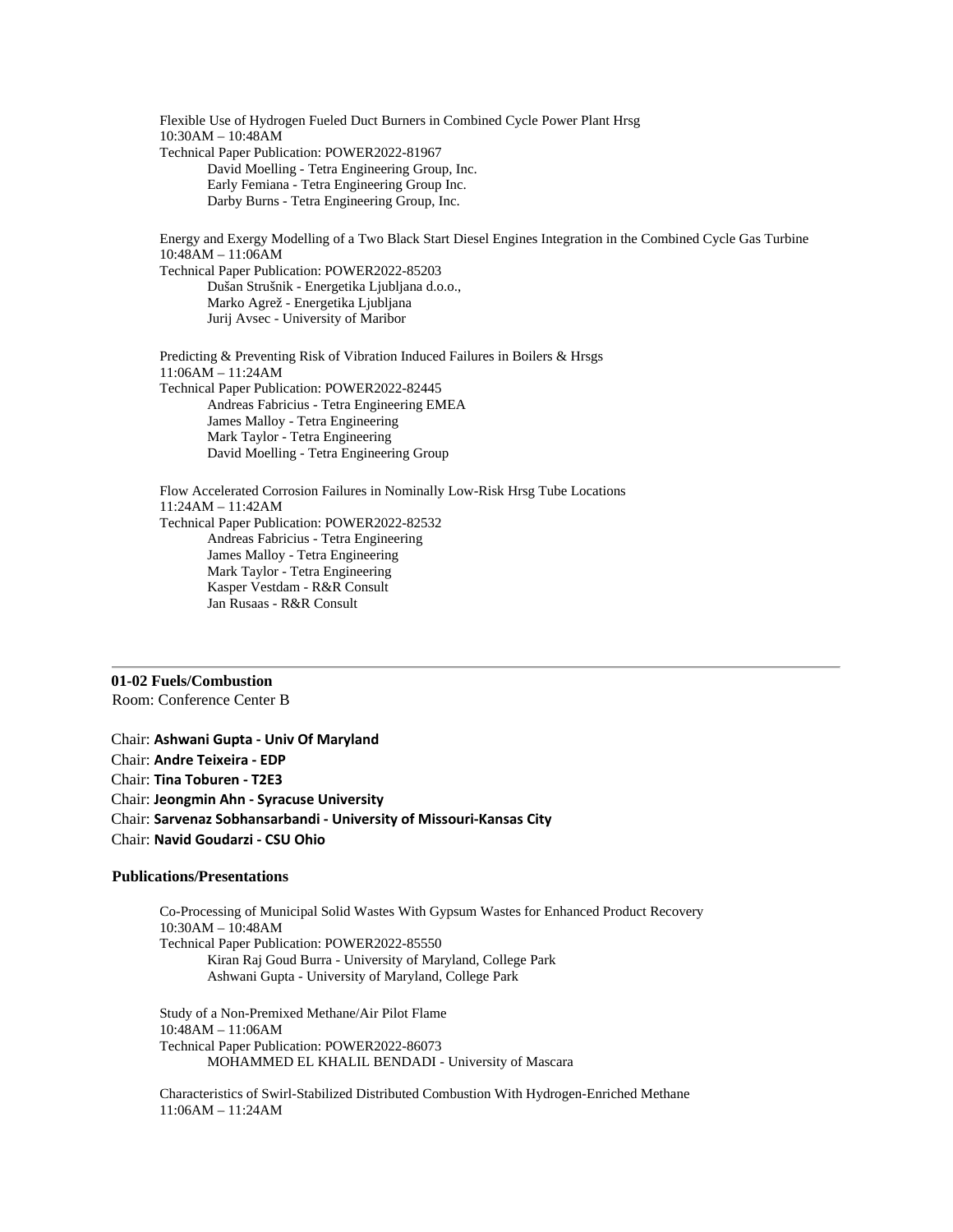Technical Paper Publication: POWER2022-85402 Rishi Roy - UMD Ashwani Gupta - University of Maryland

## **07-03 Solar Energy** Room: Phipps

Chair: **Gopal Singh - Siemens Gamesa Renewable Energy / University of Central Florida** Chair: **Min Zhang - Praxair, Inc., Tonawanda, NY** Chair: **Andre Teixeira - EDP** Chair: **Tina Toburen - T2E3** Chair: **Sarvenaz Sobhansarbandi - University of Missouri-Kansas City** Chair: **Mustafa Erguvan - The University of Alabama** Chair: **Anthony Di Carlo - Merrimack College** Chair: **Weifei Hu - Zhejiang University** Chair: **Navid Goudarzi - CSU Ohio** Chair: **David MacPhee - Carleton University**

## **Publications/Presentations**

Optimization of a Horizontal Single Axis Tracking Solar Array on Skewed Topography With Interrow Shading 10:30AM – 10:48AM Technical Paper Publication: POWER2022-78392 Andrew Davol - California Polytechnic State University, San Luis Jacques Belanger - California Polytechnic State University, San Luis Obispo Logan Smith - California Polytechnic State University, San Luis Obispo Byungyu Kim - California Polytechnic State University, San Luis Obispo Shea Charkowsky - California Polytechnic State University, San Luis Obispo

Design of Solar Powered Greywater Treatment Plant for Residential Applications 10:48AM – 11:06AM Technical Paper Publication: POWER2022-85201 Abdul Waris - Heriot Watt University Fadi Ghaith - Heriot Watt University Dubai Campus

Validation of Panel Temperature Correlation Models Using Data From a Utility Scale Solar Field 11:06AM – 11:24AM Technical Paper Publication: POWER2022-85261 Jacques Belanger - California Polytechnic State University Andrew Davol - California Polytechnic State University Katelynn Dinius - California Polytechnic State University Ryan Dubois - California Polytechnic State University Sophie Getty - Californi Polytechnic State University

Influence of Efficiency Advancement on Solar Pv Module Choice and Energy Yield: A Case of a Residential Building in Lagos Nigeria 11:24AM – 11:42AM Technical Paper Publication: POWER2022-86437

Sogo Mayokun Abolarin - University of the Free State Manasseh Babale Shitta - National Centre for Energy Efficiency and Conservation Michael Chuks Aninyem - National Centre for Energy Efficiency and Conservation Louis Lagrange - University of The Free State Olatunji O. Obafemi - University of Johannesburg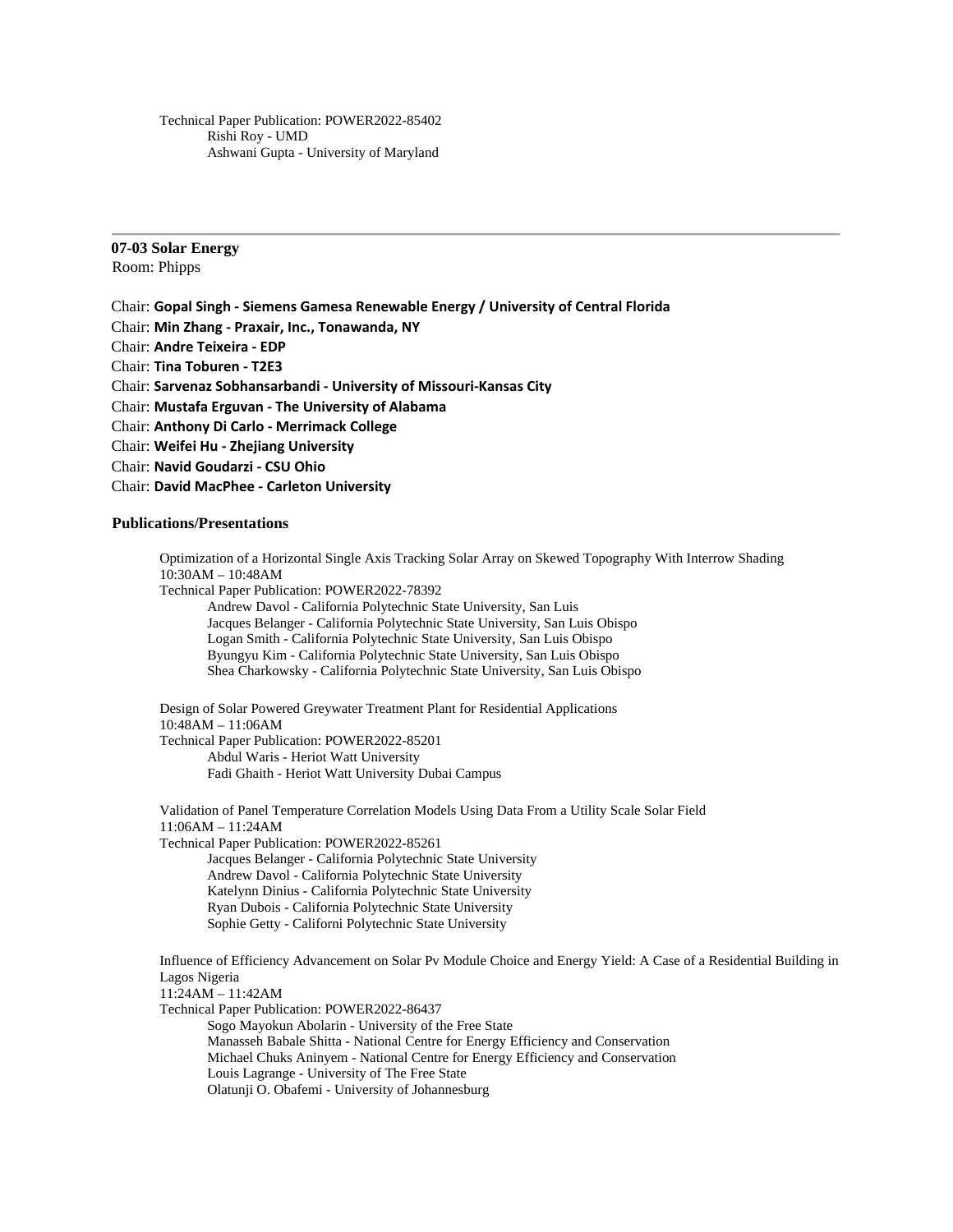## 2:00 PM - 3:30 PM

## **12-01 Experimental and Computational Fluid Dynamics and Thermal Hydraulics and Data Analytics & 04- 02 Advanced Tools for Cyber-physical systems and Digital Twins** Room: Conference Center B

Chair: **Donna Guillen - Idaho National Laboratory** Chair: **Paolo Pezzini - U.S. Dept of Energy, Ames Lab** Chair: **George Mesina - Idaho National Laboratory** Chair: **Andre Teixeira - EDP** Chair: **Tina Toburen - T2E3** Chair: **Sarvenaz Sobhansarbandi - University of Missouri-Kansas City** Chair: **Navid Goudarzi - CSU Ohio**

## **Publications/Presentations**

Computational Fluid Dynamics Investigation of a Novel Bi-Directional Axial Flow Turbine for Wave Energy Conversion 2:00PM – 2:18PM Technical Paper Publication: POWER2022-86495 Mohammad Nasim Uddin - North Carolina A&T State University Michael Atkinson - North Carolina A&T State University Tapas Kumar Das - Queen's University Belfast Simon Esau - North Carolina A&T State University Heat Transfer Effect From Floating Cold Cap Motion in a Waste Glass Melter 2:18PM – 2:36PM Technical Paper Publication: POWER2022-85715 Donna Guillen - Idaho National Laboratory Alexander Abboud - Idaho National Laboratory Experimental Analysis of Innovative Seal Concept for Supercritical Power Cycles 2:36PM – 2:54PM Technical Presentation Only: POWER2022-85966 Hanping Xu - Ultool, LLC

Mohammad Fuad Hassan - Georgia Southern University Sevki Cesmeci - Georgia Southern University Jonah Henry - Georgia Southern University Joshua Bunting - Georgia Southern University James Bradley Willis - Georgia Southern University Jing Tang - Ultool, LLC Shuangbiao Liu - Ultool, LLC

A Proof-of-Concept Study of a Novel Elasto-Hydrodynamic Seal for Supercritical Co2 Turbomachinery Applications 2:54PM – 3:12PM Technical Paper Publication: POWER2022-86607 Karthik Reddy Lyathakula - North Carolina State University Sevki Cesmeci - Georgia Southern University Mohammad Fuad Hassan - Georgia Southern University Hanping Xu - Ultool, LLC Jing Tang - Ultool, LLC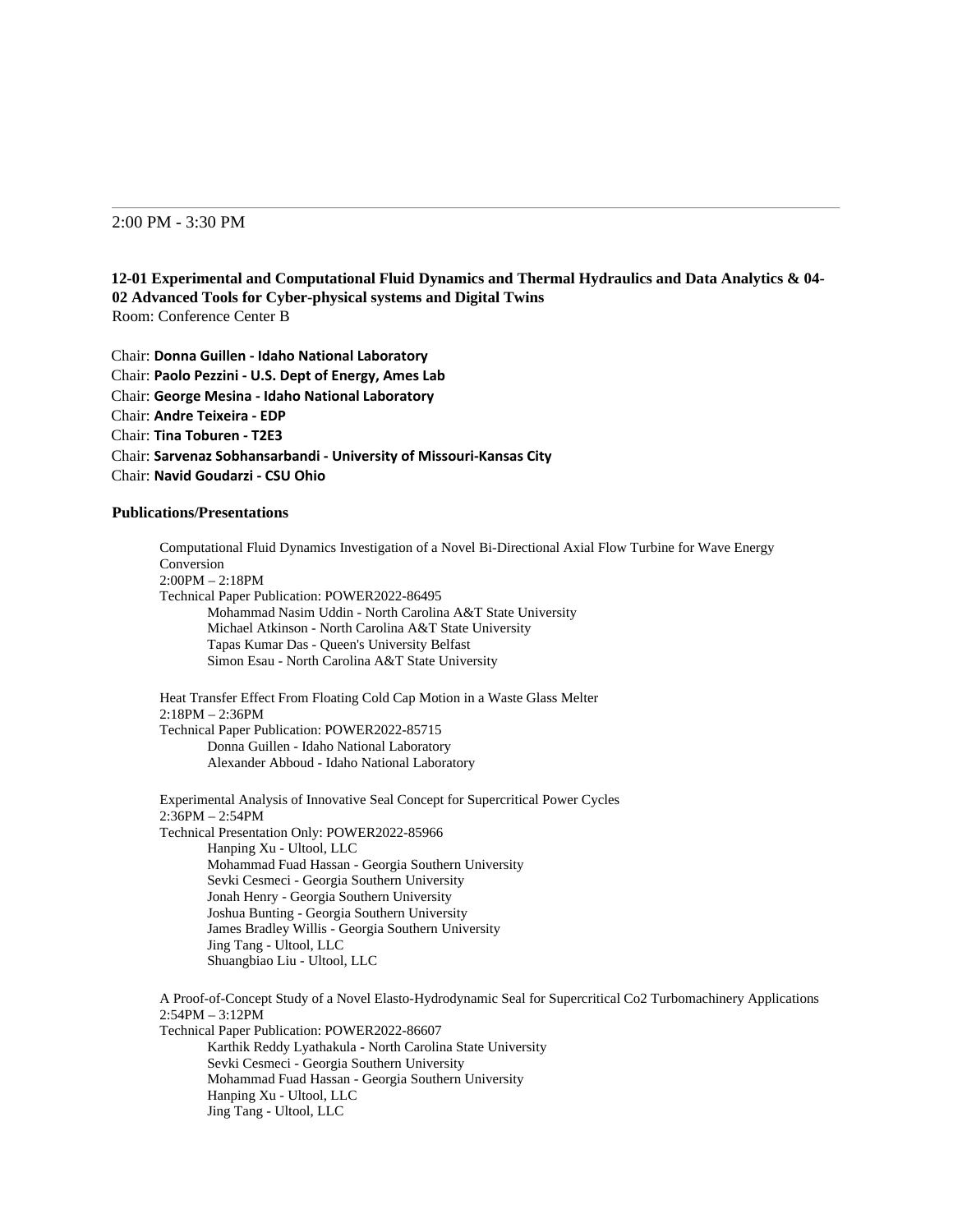**13-01 Water Management, Beneficial Reuse, & Environmental Issues** Room: Conference Center C

Chair: **Heather Hunter - National Energy Technology Laboratory** Chair: **Jessica Mullen - U.S. Doe/National Energy Technology Laboratory** Chair: **Nicholas Siefert - DOE/NETL** Chair: **Andre Teixeira - EDP** Chair: **Tina Toburen - T2E3** Chair: **Sarvenaz Sobhansarbandi - University of Missouri-Kansas City** Chair: **Navid Goudarzi - CSU Ohio**

### **Publications/Presentations**

Precise and Continuous Management of Chlorination/dechlorination and Suspended Solids in Reverse Osmosis as Part of Power Generation Water Preparation Cycle 2:00PM – 2:18PM Technical Presentation Only: POWER2022-86264 Denton Slovacek - Hach Vadim Malkov - Hach Company

Overview of the Water Management Research and Development Program at NETL 2:18PM – 2:36PM Technical Presentation Only: POWER2022-98121 Heather Hunter - National Energy Technology Laboratory

Treating and Co-Treating Fossil Energy Effluent Streams 2:36PM – 2:54PM Technical Presentation Only: POWER2022-94232 Nicholas Siefert - DOE/NETL

Treatment Technology Assessment of Landfill Leachate 2:54PM – 3:12PM Technical Presentation Only: POWER2022-93908 Chad Able - KeyLogic Systems Eric Grol - National Energy Technology Laboratory Danny Rellergert - Black & Veatch Vincent Mazzoni - Black & Veatch

**07-04 Thermal Energy Storage & Bio-Energy** Room: Vandergrift

Chair: **Gopal Singh - Siemens Gamesa Renewable Energy / University of Central Florida** Chair: **Min Zhang - Praxair, Inc., Tonawanda, NY** Chair: **Andre Teixeira - EDP** Chair: **Tina Toburen - T2E3** Chair: **Sarvenaz Sobhansarbandi - University of Missouri-Kansas City** Chair: **Mustafa Erguvan - The University of Alabama** Chair: **Anthony Di Carlo - Merrimack College** Chair: **Weifei Hu - Zhejiang University**